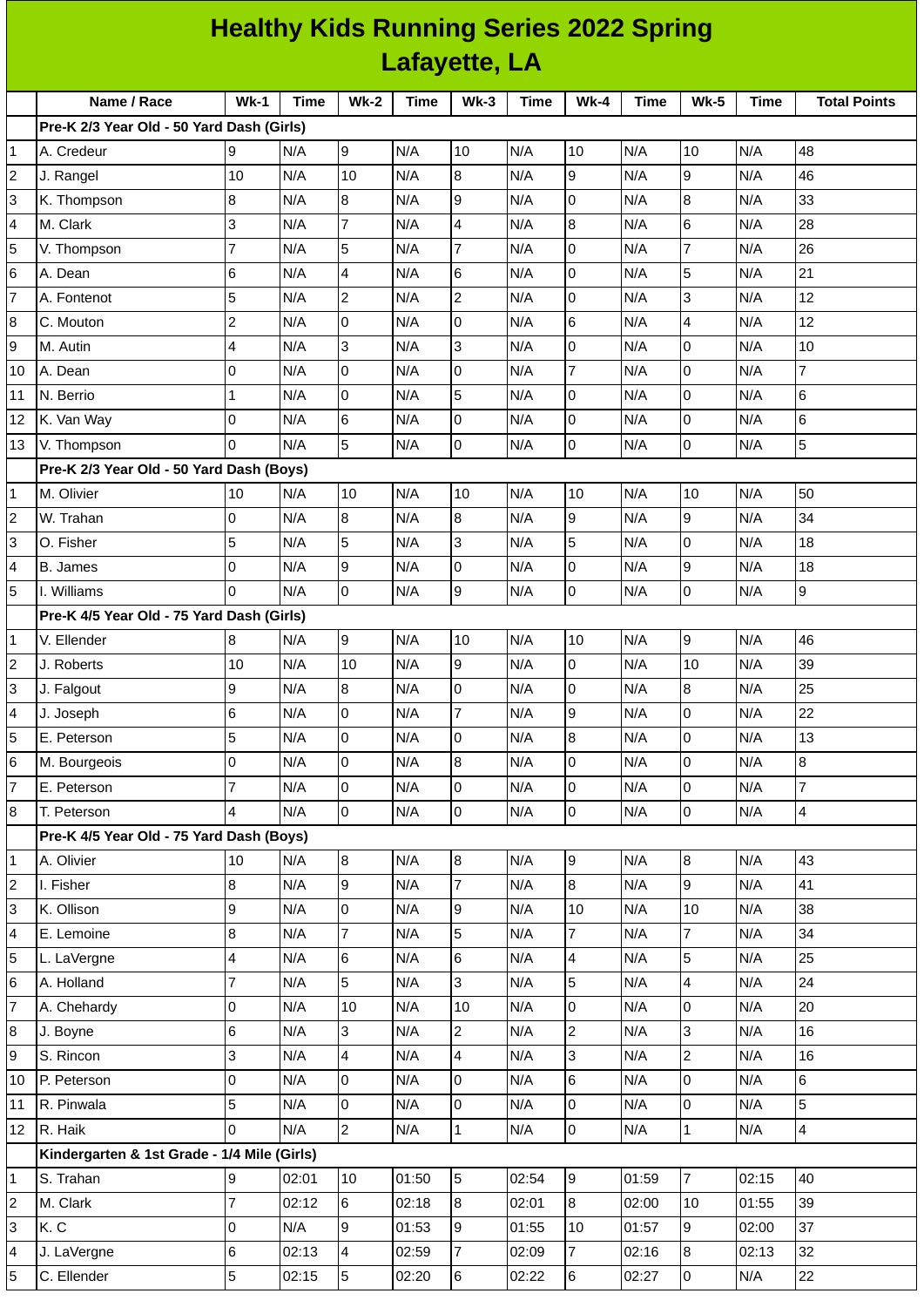## **Healthy Kids Running Series 2022 Spring Lafayette, LA**

| 6              | <b>B.</b> Garrett                          | $\overline{0}$           | N/A   | 8              | 01:59 | 10             | 01:50 | $\overline{4}$           | 02:37 | $\overline{0}$           | N/A   | 22             |
|----------------|--------------------------------------------|--------------------------|-------|----------------|-------|----------------|-------|--------------------------|-------|--------------------------|-------|----------------|
| 7              | K. Roberts                                 | 8                        | 02:11 | 8              | 01:59 | $\overline{0}$ | N/A   | $\overline{0}$           | N/A   | O                        | N/A   | 16             |
| 8              | L. Fontenot                                | $\overline{0}$           | N/A   | 3              | 03:00 | $\overline{4}$ | 03:20 | 5                        | 02:30 | lo                       | N/A   | 12             |
| 9              | M. Ollison                                 | 10                       | 01:56 | l0             | N/A   | l0             | N/A   | $\overline{0}$           | N/A   | lo                       | N/A   | 10             |
| 10             | H. Lemoine-Hawkins                         | $\overline{\mathcal{A}}$ | 02:50 | l0             | N/A   | O              | N/A   | $\overline{0}$           | N/A   | 0                        | N/A   | $\overline{4}$ |
|                | Kindergarten & 1st Grade - 1/4 Mile (Boys) |                          |       |                |       |                |       |                          |       |                          |       |                |
| 1              | A. Fisher                                  | 10                       | 01:35 | 10             | 01:31 | 10             | 01:33 | 10                       | 01:36 | 10                       | 01:31 | 50             |
| 2              | G. Loweree                                 | $\overline{7}$           | 02:04 | 9              | 01:49 | 9              | 01:49 | 9                        | 01:54 | $\overline{9}$           | 01:42 | 43             |
| 3              | A. LaVergne                                | 9                        | 02:00 | 5              | 02:16 | $\overline{4}$ | 02:04 | 9                        | 01:54 | $\overline{8}$           | 01:43 | 35             |
| 4              | H. Babineaux                               | 5                        | 02:10 | 8              | 01:55 | 8              | 01:53 | $\overline{7}$           | 01:59 | $\overline{7}$           | 01:49 | 35             |
| 5              | F. Holland                                 | 8                        | 02:03 | 5              | 02:16 | 6              | 01:55 | 4                        | 02:28 | 5                        | 02:23 | 28             |
| 6              | X. Thompson                                | 6                        | 02:06 | $\overline{7}$ | 02:14 | $\overline{7}$ | 01:54 | O                        | N/A   | 6                        | 01:56 | 26             |
| $\overline{7}$ | E. Dean                                    | $\overline{c}$           | 02:18 | 6              | 02:15 | $\overline{c}$ | 02:12 | 5                        | 02:18 | $\overline{4}$           | 02:28 | 19             |
| 8              | J. Joseph                                  | $\overline{\mathbf{4}}$  | 02:14 | l0             | N/A   | 3              | 02:10 | $6\phantom{a}$           | 02:10 | lo                       | N/A   | 13             |
| 9              | J. Williams                                | 0                        | N/A   | l0             | N/A   | $\,6$          | 01:55 | $\overline{0}$           | N/A   | lo                       | N/A   | 6              |
| 10             | R. Lemmon                                  | 3                        | 02:16 | Iо             | N/A   | $\overline{0}$ | N/A   | $\overline{0}$           | N/A   | O                        | N/A   | 3              |
|                | 2nd & 3rd Grade - 1/2 Mile (Girls)         |                          |       |                |       |                |       |                          |       |                          |       |                |
| 1              | K. Credeur                                 | 10                       | 04:00 | 8              | 04:10 | 9              | 04:05 | 10                       | 03:56 | 10                       | 03:46 | 47             |
| $\overline{c}$ | A. Credeur                                 | 10                       | 04:00 | 10             | 03:49 | 10             | 03:45 | 9                        | 04:06 | 8                        | 03:59 | 47             |
| 3              | K. Aubrey                                  | $\overline{7}$           | 06:08 | 5              | 04:39 | $6\phantom{a}$ | 05:15 | $\overline{7}$           | 05:56 | 3                        | 05:59 | 28             |
| 4              | G. Ellender                                | $\overline{0}$           | N/A   | 6              | 04:28 | 8              | 04:24 | $\boldsymbol{8}$         | 04:39 | $\,6$                    | 04:14 | 28             |
| 5              | O. Falgout                                 | $\bf{8}$                 | 04:16 | 5              | 04:39 | 0              | N/A   | $\overline{0}$           | N/A   | 5                        | 04:26 | 18             |
| 6              | M. Haik                                    | 0                        | N/A   | 3              | 04:40 | $\overline{7}$ | 04:27 | l0                       | N/A   | $\overline{\mathcal{L}}$ | 04:38 | 14             |
| $\overline{7}$ | M. James                                   | 0                        | N/A   | 0              | N/A   | 0              | N/A   | O                        | N/A   | $\boldsymbol{9}$         | 03:47 | 9              |
| 8              | J. Swann                                   | $\overline{0}$           | N/A   | 9              | 03:59 | l0             | N/A   | $\overline{0}$           | N/A   | 0                        | N/A   | 9              |
| 9              | H. Swann                                   | 0                        | N/A   | 0              | N/A   | 0              | N/A   | $\overline{0}$           | N/A   | $\bf 7$                  | 04:00 | $\overline{7}$ |
| 10             | I. Feliz                                   | $\Omega$                 | N/A   | $\overline{7}$ | 04:14 | l0             | N/A   | $\overline{0}$           | N/A   | O                        | N/A   | $\overline{7}$ |
|                | 2nd & 3rd Grade - 1/2 Mile (Boys)          |                          |       |                |       |                |       |                          |       |                          |       |                |
| 1              | R. Fusilier                                | $\bf{8}$                 | 03:27 | 10             | 03:10 | 10             | 03:15 | 10                       | 03:21 | 10                       | 03:17 | 48             |
| $\overline{c}$ | G. LaVergne                                | 9                        | 03:16 | 8              | 03:29 | $\overline{8}$ | 03:21 | $6\overline{6}$          | 03:44 | 9                        | 03:24 | 40             |
| 3              | L. Fisher                                  | 10                       | 03:15 | 10             | 03:10 | 9              | 03:16 | 9                        | 03:28 | O                        | N/A   | 38             |
| 4              | M. Babineaux                               | $\overline{7}$           | 04:37 | 5              | 03:44 | $\,6$          | 03:27 | $\overline{7}$           | 03:39 | 6                        | 03:36 | 31             |
| 5              | E. Rangel                                  | 0                        | N/A   | $\overline{7}$ | 03:30 | $\overline{7}$ | 03:22 | $\overline{8}$           | 03:34 | $\overline{7}$           | 03:34 | 29             |
| 6              | J. Lemoine                                 | 5                        | 05:08 | $\overline{2}$ | 05:36 | 3              | 05:01 | 3                        | 04:58 | 5                        | 05:06 | 18             |
| $\overline{7}$ | W. James                                   | 0                        | N/A   | 6              | 03:38 | 0              | N/A   | $\overline{0}$           | N/A   | $\overline{8}$           | 03:28 | 14             |
| 8              | A. Mouton                                  | 6                        | 05:01 | l0             | N/A   | $\pmb{0}$      | N/A   | $\overline{c}$           | 05:20 | $\overline{4}$           | 05:22 | 12             |
| 9              | C. Garrett                                 | 0                        | N/A   | $\overline{a}$ | 04:40 | $\overline{4}$ | 04:12 | $\overline{\mathcal{L}}$ | 04:28 | 0                        | N/A   | 12             |
| 10             | s. spitzfaden                              | $\overline{\mathbf{4}}$  | 06:07 | l3             | 05:32 | 0              | N/A   | $\mathbf 0$              | N/A   | l0                       | N/A   | $\overline{7}$ |
| 11             | A. Meche                                   | 0                        | N/A   | l0             | N/A   | $\overline{0}$ | N/A   | 5                        | 03:48 | l0                       | N/A   | 5              |
| 12             | A. Bourgeois                               | $\overline{0}$           | N/A   | l0             | N/A   | 5              | 03:56 | O                        | N/A   | 0                        | N/A   | 5              |
|                | 4th & 5th Grade - 1 Mile (Girls)           |                          |       |                |       |                |       |                          |       |                          |       |                |
| 1              | E. Landry                                  | 10                       | 08:24 | 10             | 07:58 | 10             | 08:23 | 10                       | 08:47 | 10                       | 08:51 | 50             |
|                | 4th & 5th Grade - 1 Mile (Boys)            |                          |       |                |       |                |       |                          |       |                          |       |                |
| 1              | K. Ollison                                 | 10                       | 06:24 | 10             | 06:14 | 10             | 07:34 | 10                       | 07:27 | 10                       | 06:36 | 50             |
| 2              | N. Manuel                                  | 9                        | 07:06 | 9              | 07:19 | 9              | 07:51 | 9                        | 07:33 | 9                        | 07:30 | 45             |
| 3              | a. Dunckelman                              | $\overline{0}$           | N/A   | l0             | N/A   | 0              | N/A   | $\overline{8}$           | 08:31 | O                        | N/A   | $\bf{8}$       |
| 4              | I. Feliz                                   | $\Omega$                 | N/A   | 8              | 07:49 | l0             | N/A   | $\overline{0}$           | N/A   | 0                        | N/A   | 8              |
|                | 6th - 8th Grade - 1 Mile (Girls)           |                          |       |                |       |                |       |                          |       |                          |       |                |
| 1              | J. Becker                                  | 10                       | 06:53 | Iо             | N/A   | 0              | N/A   | 0                        | N/A   | $\overline{\mathbf{0}}$  | N/A   | 10             |
|                |                                            |                          |       |                |       |                |       |                          |       |                          |       |                |